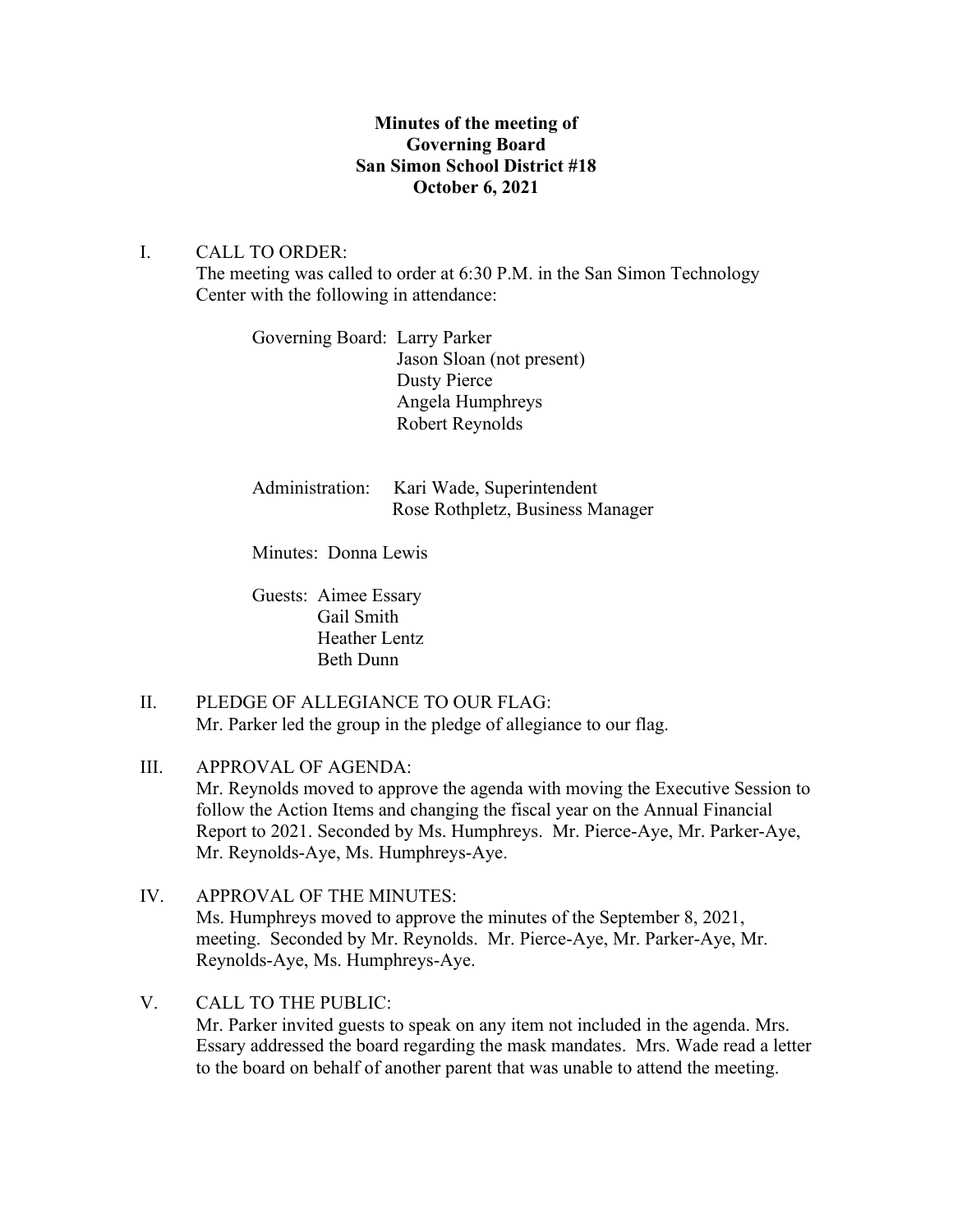#### VI. REPORTS:

- 6a. Mrs. Wade gave the Superintendent's report. It included the Cochise County Fair participants received numerous awards. The flag football and volleyball teams are having successes and losses. The duct work on the two elementary classrooms is finished and the units are working with no issues. Upcoming events include Parent/Teacher conferences October 18-21, National FFA, Convention October 25-31, Fall Carnival November 3.
- 6b. Mrs. Rothpletz gave the Business Manager's report. There are no changes to the monthly budget. Student Activities report included: Junior class concession stand and jerky sales, Senior class is selling Longhorn t-shirts & chocolate bars, Sophomore class will sponsor a Car Wash/Bake Sale on October 16, in front of the school. The Yearbooks from last school year are in and available to purchase. Her report concluded with a recap of the FY21 Annual Financial Report.
- VII. EXECUTIVE SESSION: (Held after Action Items)
	- 7a. Ms. Humphreys moved to go into executive session at 7:09 PM to perform the School Board Self-Evaluation. Seconded by Mr. Reynolds. Mr. Pierce- Aye, Mr. Parker-Aye, Mr. Reynolds-Aye, Ms. Humphreys-Aye. Open session resumed at 7:27 PM.

#### VIII. ACTION ITEMS:

- 8a. Ms. Humphreys moved to keep the mask mandates optional. Seconded by Mr. Reynolds. Mr. Pierce-Aye, Mr. Parker-Aye, Mr. Reynolds-Aye, Ms. Humphreys-Aye.
- 8b. Mr. Pierce moved to approve the 2021 Annual Financial Report. Seconded by Ms. Humphreys. Mr. Pierce-Aye, Mr. Parker-Aye, Mr. Reynolds-Aye, Ms. Humphreys-Aye.
- 8c. Ms. Humphreys moved to table the second read of Policy Advisories Volume 33 Number 3, 680-711. Seconded by Mr. Reynolds. Mr. Pierce-Aye, Mr. Parker-Aye, Mr. Reynolds-Aye, Ms. Humphreys-Aye.
- 8d. Ms. Humphreys moved to approve the first discussion of Instruction Time Model. Seconded by Mr. Reynolds. Mr. Pierce-Aye, Mr. Parker-Aye, Mr. Reynolds-Aye, Ms. Humphreys.